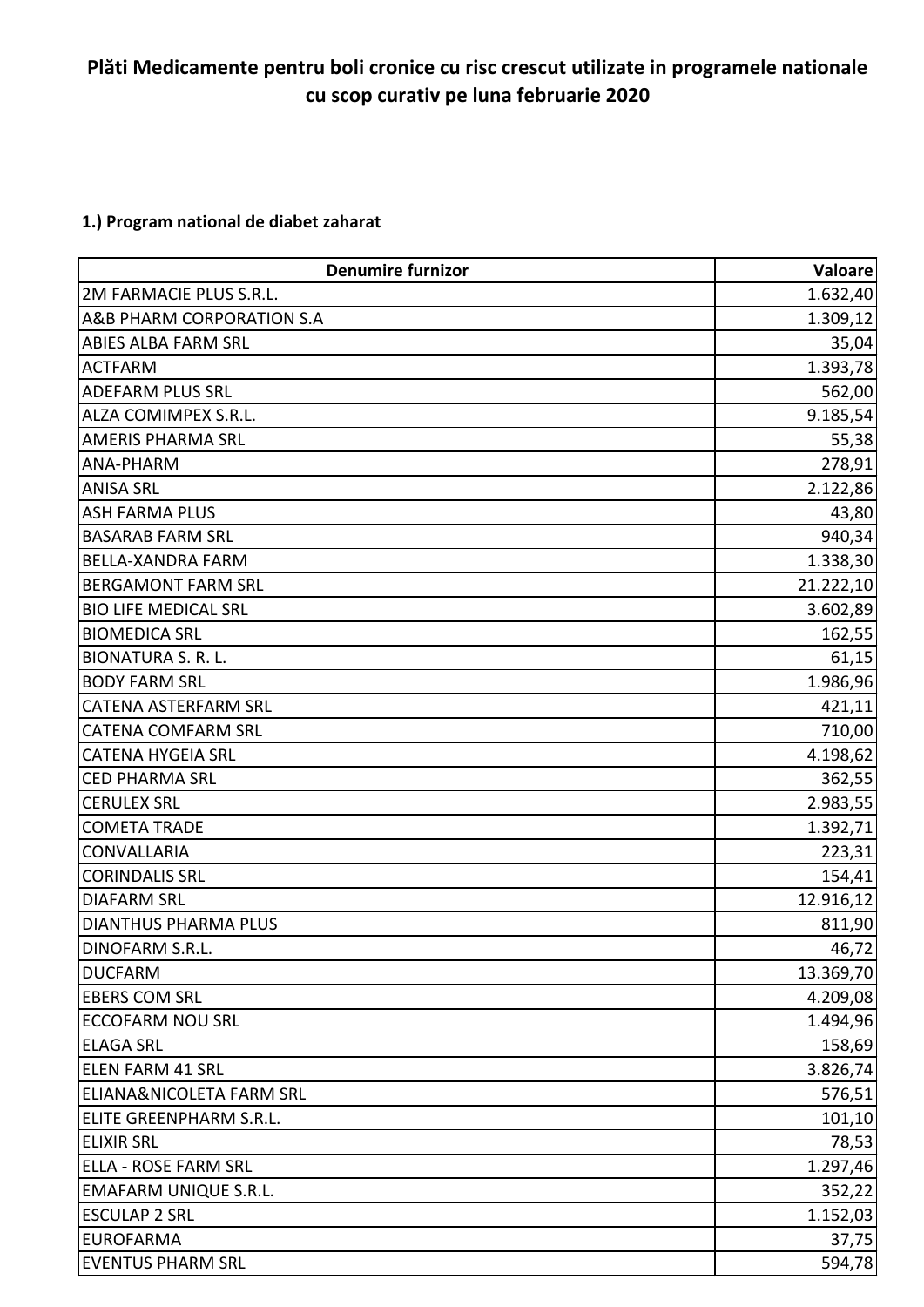| FARMA DAN PRES S.R.L.                   | 79,60     |
|-----------------------------------------|-----------|
| <b>FARMACEUTICA REMEDIA SA</b>          | 7.417,18  |
| <b>FARMACIA ANETA S.R.L.</b>            | 1.963,85  |
| FARMACIA BUCURESTI TEHNOPLUS FARM SRL   | 97.669,81 |
| <b>FARMACIA CATIANA S.R.L.</b>          | 1.105,42  |
| <b>FARMACIA CRING BUZAU</b>             | 143,27    |
| <b>FARMACIA DENIS SRL</b>               | 2.719,09  |
| <b>FARMACIA DIANA PLUS</b>              | 255,50    |
| <b>FARMACIA DOROBANTI</b>               | 157,68    |
| <b>FARMACIA ELIANA</b>                  | 2.910,27  |
| <b>FARMACIA ELIXIRFARM IMPEX SRL</b>    | 4.220,16  |
| <b>FARMACIA FARMATRIS</b>               | 620,18    |
| <b>FARMACIA FARMILLA SRL</b>            | 627,32    |
| FARMACIA FORTE VITA FARM                | 1.009,25  |
| <b>FARMACIA HELP FARM SRL</b>           | 16.487,34 |
| FARMACIA IANCULUI 57 SRL                | 5.756,83  |
| FARMACIA INA IMPEX PLUS S.R.L.          | 4.723,75  |
| <b>FARMACIA IRIS VISOI SRL</b>          | 52,56     |
| FARMACIA MAGISTRA SRL                   | 1.635,14  |
| FARMACIA MAGNOLIA DC S.R.L.             | 636,96    |
| <b>FARMACIA MAKO SRL</b>                | 1.573,59  |
| <b>FARMACIA MARA</b>                    | 554,22    |
| <b>FARMACIA NORA</b>                    | 35,04     |
| <b>FARMACIA OMNIA S.R.L.</b>            | 1.819,07  |
| FARMACIA PANACEEA S.R.L.                | 35,06     |
| FARMACIA PLURIMEX PARHON S.R.L. / MERCK | 293,36    |
| <b>FARMACIA PYROLA SRL</b>              | 5,94      |
| <b>FARMACIA REVITALIA SRL</b>           | 967,06    |
| FARMACIA SFINTII MIHAIL SI GAVRIL SRL   | 988,19    |
| <b>FARMACIA TARSIS</b>                  | 834,63    |
| <b>FARMACIA UNICA SRL</b>               | 1.317,87  |
| <b>FARMAFIL S.R.L.</b>                  | 104,61    |
| <b>FARMALEX SRL</b>                     | 1.121,23  |
| <b>FARMASIB SRL SIBIU</b>               | 1.300,70  |
| <b>FARMATOP S.R.L.</b>                  | 35,04     |
| FARMAVITA                               | 5.015,06  |
| <b>FARMAVITAS S.R.L.</b>                | 35,04     |
| <b>FARMEXIM TRADE SRL</b>               | 844,43    |
| <b>FARMIMPEX SRL</b>                    | 15.640,47 |
| <b>FLOREDANA FARM SRL</b>               | 127,67    |
| <b>GEMA FARM SRL</b>                    | 613,15    |
| <b>GREEN-PHARM S.R.L.</b>               | 163,38    |
| <b>HELEN - FARM S.R.L.</b>              | 14.108,43 |
| HELP FARM PLUS S.R.L.                   | 6.953,63  |
| <b>HYGEA SRL</b>                        | 6.980,58  |
| <b>IDEA MED SRL</b>                     | 9.687,49  |
| <b>IEZER FARM SRL</b>                   | 9.947,26  |
| <b>ILIRIA SERV SRL</b>                  | 120,08    |
| <b>INFMED SRL</b>                       | 103,99    |
| <b>INTERPHARM PLUS S.R.L.</b>           | 35,04     |
| <b>IRIS PHARM SRL</b>                   | 1.962,28  |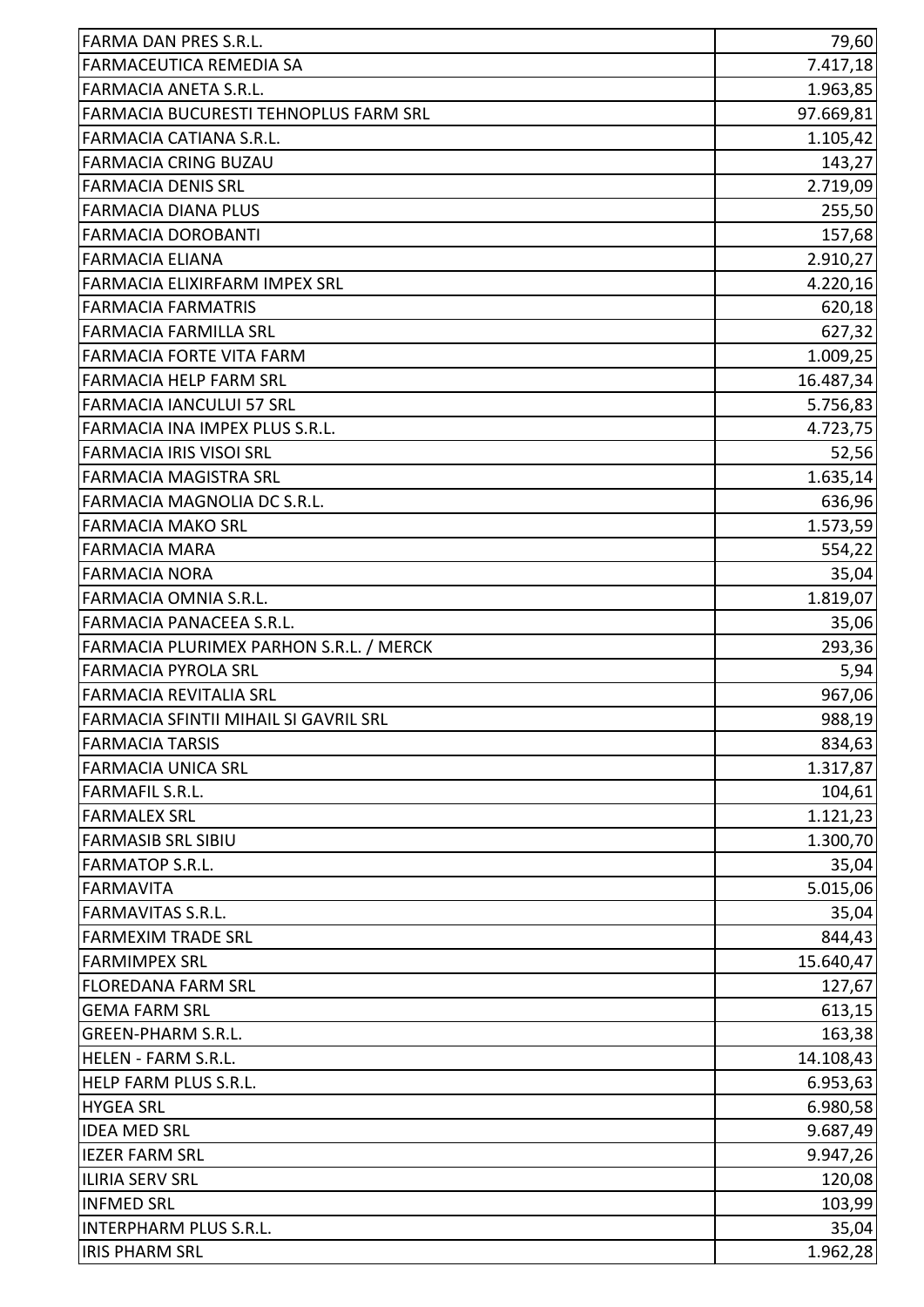| <b>IRIS PLUS SRL</b>                | 64,08     |
|-------------------------------------|-----------|
| <b>IRIS SRL</b>                     | 32,92     |
| JENI-PHARM SRL BUZAU                | 1.573,39  |
| KARIM PHARM/DERYYFARM KARIM         | 1.102,98  |
| KARMINA PLUS S.R.L.                 | 509,27    |
| <b>KORONIA FARM</b>                 | 2.973,80  |
| KOVAPROD FARM S.R.L.                | 4.544,21  |
| <b>LARA FARM</b>                    | 16.679,58 |
| <b>LAVIRA TRANSPORT SRL</b>         | 47.490,64 |
| <b>LIMA FARM SRL</b>                | 606,29    |
| M & F PROFESSIONAL PHARMACY S.R.L.  | 86,49     |
| M A S FARM S.R.L.                   | 1.936,29  |
| MARICONA COMIMPEX S.R.L.            | 8.882,49  |
| <b>MEDIFARM ALEX SRL</b>            | 132,16    |
| MEDIMFARM TOPFARM SA                | 10.617,26 |
| <b>MEDOFARM SRL</b>                 | 1.902,04  |
| <b>MED-SERV UNITED SRL</b>          | 7.273,03  |
| <b>MELISSA FARM S.R.L.</b>          | 17,52     |
| MINI FARM CONCEPT S.R.L.            | 862,14    |
| <b>MIOSOTIS PLUS SRL</b>            | 34.464,64 |
| <b>MISFARM</b>                      | 130,46    |
| <b>NATURA SRL</b>                   | 441,34    |
| <b>NEED FARM SRL</b>                | 595,73    |
| <b>NORDFARM 8</b>                   | 7.203,89  |
| NOVOFARM S.R.L.                     | 695,93    |
| OLFARM S.A.                         | 33,86     |
| OLI RA FARM S.R.L.                  | 2.791,34  |
| PAEONIA COM S.R.L.                  | 266,72    |
| PERLA WAREHOUSE                     | 168,80    |
| <b>PEX SRL</b>                      | 515,32    |
| PHARMA 1 HEALTH CONCEPT SRL         | 2.401,40  |
| PHARMA PRO EXPRES                   | 13.288,19 |
| PHARMACIA A.D.M. 2000 S.R.L.        | 16.800,06 |
| PHARMACY SRL CONSTANTA              | 8.232,87  |
| PHARMA-PLANT IMPEX SRL              | 943,60    |
| POFTIM FARMAGRUP S.R.L.             | 2.068,93  |
| PROCLINIC S.R.L.                    | 12.707,29 |
| PROFESSIONAL FARMA LINE S.R.L.      | 2.164,92  |
| PROMED PLUS S.R.L.                  | 29,21     |
| REGA CM FARM S.R.L.                 | 238,58    |
| <b>REMEDIUM SRL</b>                 | 952,73    |
| <b>REMEDIUM SRL</b>                 | 35,04     |
| <b>REMIRO FARM SRL</b>              | 206,30    |
| <b>RODIA SRL</b>                    | 1.362,18  |
| ROM-GAL-LEADER S.R.L.               | 3.630,24  |
| <b>ROPHARMA</b>                     | 40.343,62 |
| <b>RUSAV FARMACIE S.R.L.</b>        | 5.535,03  |
| <b>S.C FARMACIA FILANTROPIA SRL</b> | 108,79    |
| S.C HERA FARM S.R.L.                | 5,84      |
| S.C METAFARM S.R.L.                 | 7.682,07  |
| S.C. ALICAT GRUP S.R.L.             | 12.284,72 |
|                                     |           |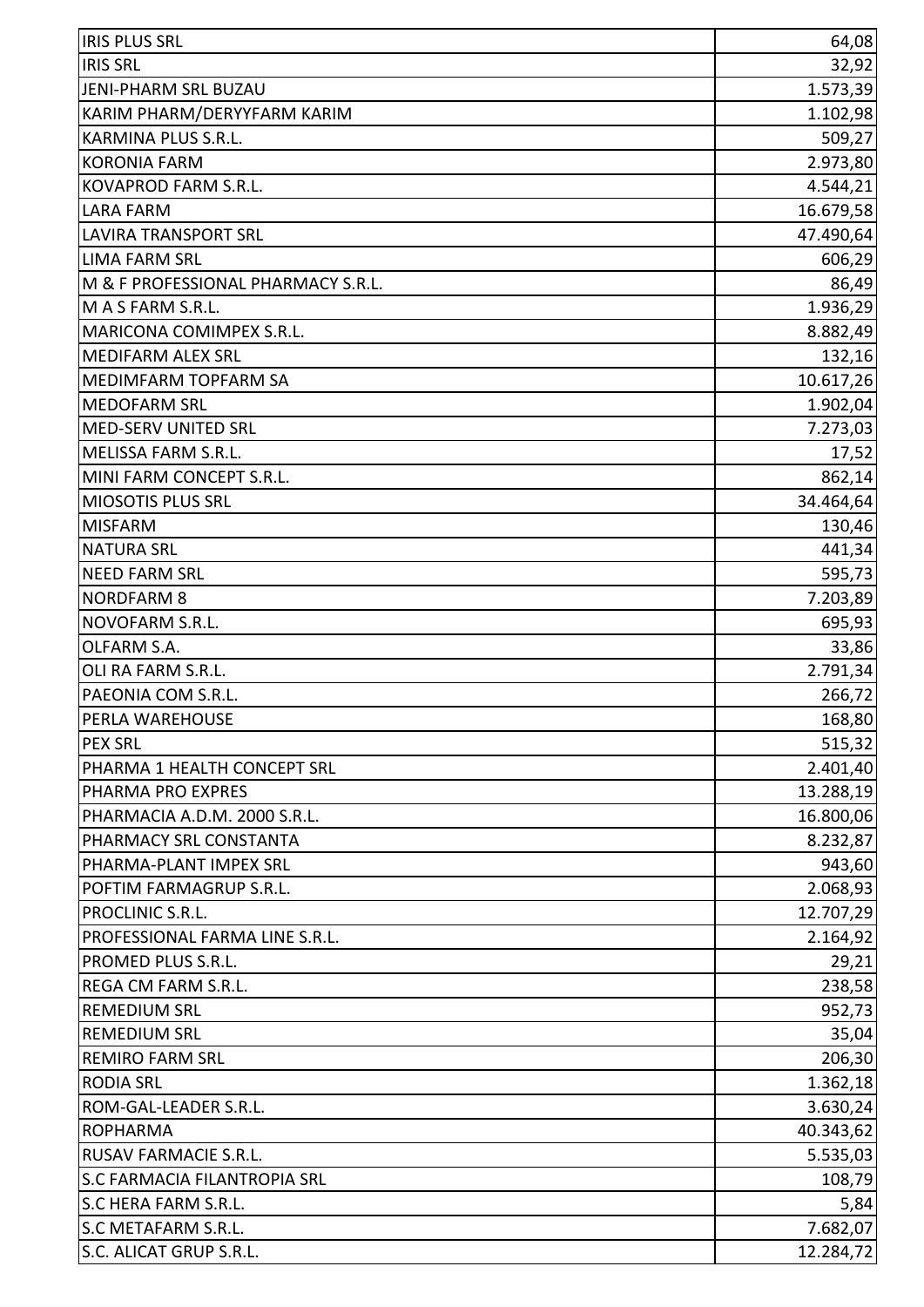| S.C. ALMA MATER FARMACIE S.R.L.       | 576,89     |
|---------------------------------------|------------|
| S.C. APOTECA FARMACIE S.R.L.          | 2.933,17   |
| S.C. APRIL FARMEXIM S.R.L.            | 5,84       |
| S.C. ARNICA IMPEX S.R.L.              | 1.093,76   |
| S.C. ARNICA S.R.L.                    | 4.995,51   |
| S.C. ARSENE S.R.L.                    | 1.013,79   |
| S.C. ATMAN PROD COM S.R.L.            | 87,06      |
| S.C. BIOS-FARM S.R.L.                 | 260,65     |
| S.C. BIOSPECTRUM S.R.L.               | 476,21     |
| S.C. BUJOR FARM S.R.L.                | 233,37     |
| S.C. CALIN FARM S.R.L.                | 713,69     |
| S.C. CATENA NINA S.R.L.               | 7.818,03   |
| S.C. CHIRMIS FARMIMPEX S.R.L.         | 2.668,86   |
| S.C. CHRIS PHARMA S.R.L.              | 830,35     |
| S.C. COLVIMED S.R.L.                  | 11,68      |
| <b>S.C. COMAY SRL</b>                 | 6.121,52   |
| S.C. CONVALARIA S.R.L.                | 2.347,93   |
| S.C. CRAITA SILVA IMPEX S.R.L.        | 2.388,93   |
| S.C. CRISEN FARM S.R.L.               | 321,58     |
| S.C. CYNARA FARM-IMPEX SRL            | 4.279,47   |
| S.C. DEMETRA PHARM S.R.L.             | 7.175,20   |
| S.C. DERYYFARM 2000 S.R.L.            | 865,68     |
| S.C. DEXTER INVEST S.R.L.             | 35.339,10  |
| S.C. DIANA ALEXANDRU SRL              | 1.236,26   |
| S.C. ELISAN FARM S.R.L.               | 1.298,40   |
| S.C. FARM SANDORIA S.R.L.             | 81,02      |
| S.C. FARM SEMPERVIVI S.R.L.           | 200,04     |
| S.C. FARMA MED SRL                    | 70,10      |
| S.C. FARMA RODITRIX S.R.L.            | 3.639,22   |
| S.C. FARMACEUTICA ARGESFARM S.A.      | 55.810,94  |
| S.C. FARMACIA ACSADEMIA S.R.L.        | 8.754,22   |
| <b>S.C. FARMACIA ALCOR S.R.L.</b>     | 328,73     |
| S.C. FARMACIA BAJAN S.R.L.            | 3.793,42   |
| <b>S.C. FARMACIA CARITAS S.R.L</b>    | 23,36      |
| S.C. FARMACIA DIANA S.R.L.            | 713,04     |
| S.C. FARMACIA ELENA S.R.L.            | 10.604,07  |
| S.C. FARMACIA ESCULAP SRL             | 1.861,33   |
| S.C. FARMACIA PISCULUI S.R.L          | 12.431,94  |
| S.C. FARMACIA SFINTA ECATERINA S.R.L. | 152.069,12 |
| <b>S.C. FARMACIA SIC VOLO SRL</b>     | 3.850,39   |
| S.C. FARMACIA TEI S.R.L.              | 54.057,15  |
| S.C. FARMACIA VIVIANA S.R.L.          | 2.230,00   |
| S.C. FARMA-COM-IULIA S.R.L.           | 3.257,14   |
| <b>S.C. FARMALEX S.R.L</b>            | 2.853,34   |
| S.C. FARMNICOL S.R.L.                 | 1.144,82   |
| S.C. FLORIS S.R.L.                    | 35,04      |
| S.C. GEDEON RICHTER FARMACIA S.A      | 122.941,47 |
| S.C. GEONET SRL                       | 4.293,24   |
| S.C. HIPOCRAT-PLUS S.R.L.             | 1.765,09   |
| S.C. HYGEEA PHARM S.R.L               | 23,18      |
| S.C. HYPERICI S.R.L.                  | 5.694,87   |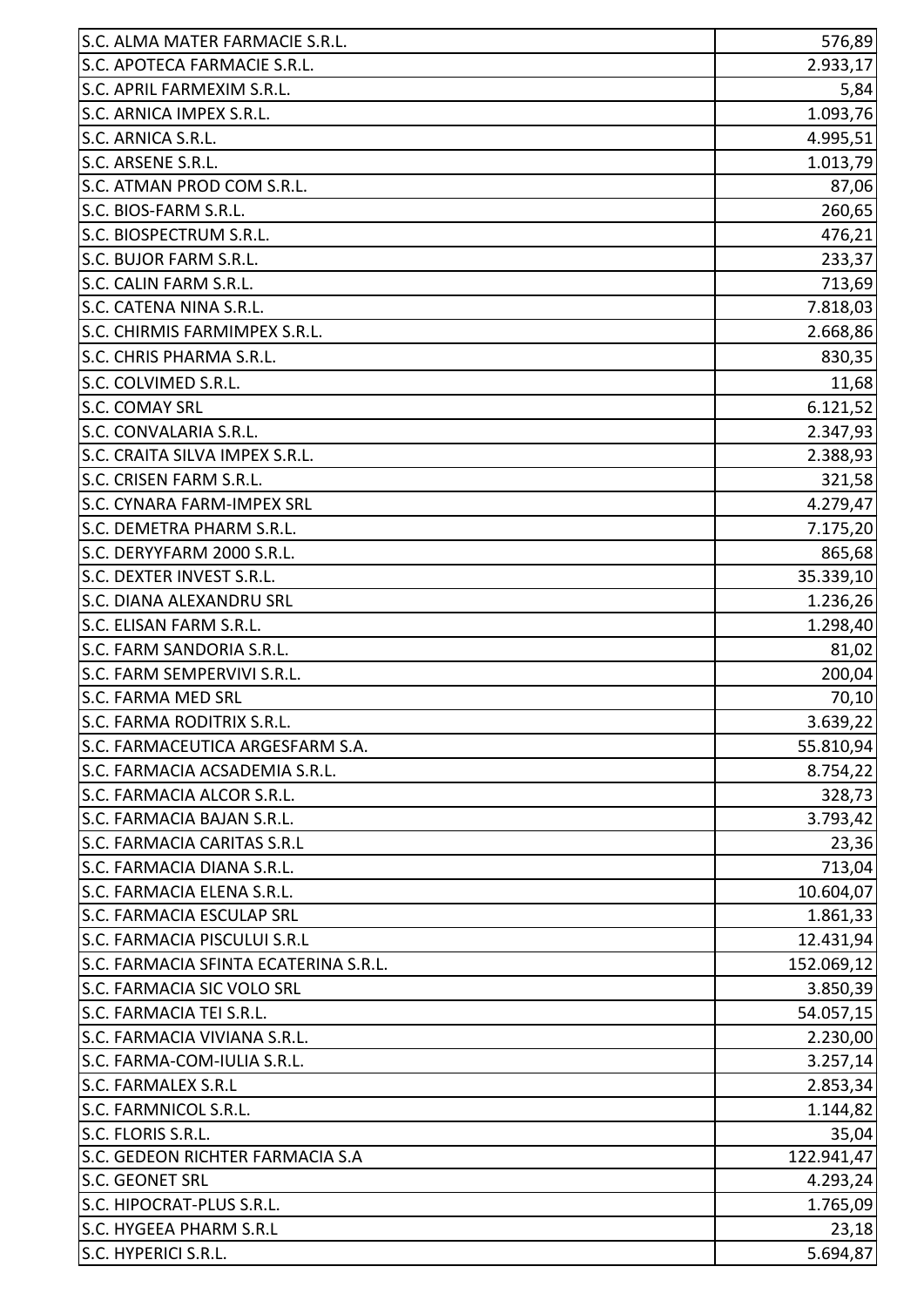| S.C. INAFARM STAR S.R.L.              | 251,50     |
|---------------------------------------|------------|
| S.C. JOJOFARM S.R.L.                  | 9.067,32   |
| S.C. LAURA CONS S.R.L                 | 139,06     |
| S.C. LETI-FARM 2000 S.R.L.            | 776,29     |
| <b>S.C. LIBRO PHARMA SRL</b>          | 904,81     |
| <b>S.C. MASTER FARM S.R.L</b>         | 1.544,08   |
| S.C. MEDICA FARM S.R.L.               | 1.238,60   |
| S.C. MIDOFARM S.R.L.                  | 437,61     |
| S.C. MINERVA FARMACIE S.R.L.          | 2.769,38   |
| S.C. MINI-FARM SRL                    | 32.279,13  |
| S.C. OLLY PHARM BIO SRL               | 645,47     |
| S.C. PANACEEA COM S.R.L.              | 35,04      |
| <b>S.C. PHARMA SIG SRL</b>            | 269,38     |
| S.C. PLESEA MOCANU SANTEFARM S.R.L.   | 4.321,10   |
| S.C. PRIMAPHARM S.R.L.                | 2.828,91   |
| S.C. PURSANTE S.R.L.                  | 4.702,24   |
| S.C. RA SRL                           | 465,26     |
| S.C. RADIX PHARMA S.R.L.              | 8.681,61   |
| S.C. REDFARM S.R.L.                   | 561,27     |
| S.C. REVITAL S.R.L.                   | 385,82     |
| S.C. ROM FARM CRIS S.R.L.             | 506,41     |
| S.C. ROM-DIGI-FARM S.R.L.             | 179,44     |
| S.C. S.I.E.P.C.O.F.A.R. S.A.          | 147.994,43 |
| <b>S.C. SALVATOR</b>                  | 82,92      |
| S.C. SARAMED S.R.L.                   | 5.365,28   |
| S.C. TACOMI IMPEX S.R.L.              | 527,53     |
| S.C. TRI FARM S.R.L.                  | 11.157,26  |
| S.C. UNIVERSAL FARMA S.R.L.           | 1.352,19   |
| S.C. VIOFARM S.R.L.                   | 1.634,92   |
| S.C. VISCUM SRL                       | 468,22     |
| S.C. VITAFARM PLUS S.R.L.             | 6.111,00   |
| S.C. VITAL FARM S.R.L.                | 32.276,14  |
| S.C. ADONIS IMPORT EXPORT S.R.L.      | 2.188,64   |
| S.C.AL SHEFA FARM S.R.L.              | 1.324,16   |
| S.C.BALSAM S.R.L.                     | 3.263,98   |
| S.C.CLUB CAFE GALA S.R.L.             | 85.437,69  |
| S.C.CONSFARM S.R.L.                   | 4.650,73   |
| S.C.ELENFARM S.R.L.                   | 317,76     |
| S.C.FARM IMPLANT IMPORT-EXPORT S.R.L. | 974,37     |
| S.C.FARMACIA HEPITES S.R.L.           | 2.585,21   |
| S.C.FARMACIA TA S.R.L.                | 6.136,67   |
| S.C.FARMACIA TREI F S.R.L.            | 2.704,55   |
| S.C.FARMAS MED S.R.L.                 | 35,04      |
| <b>S.C.GEDAFARM S.R.L</b>             | 3.710,17   |
| S.C.GENTIANA S.R.L.                   | 53,74      |
| S.C.MEDSANTIF PLUS S.R.L.             | 3.961,50   |
| S.C.NIDOFARM S.R.L.                   | 661,69     |
| S.C.OPTI FARM S.R.L.                  | 5.731,38   |
| S.C.OPTIFARM S.R.L.                   | 762,04     |
| S.C.PARA-FARM S.R.L.                  | 205,16     |
| S.C.PHARMA PLUS S.R.L.                | 205,57     |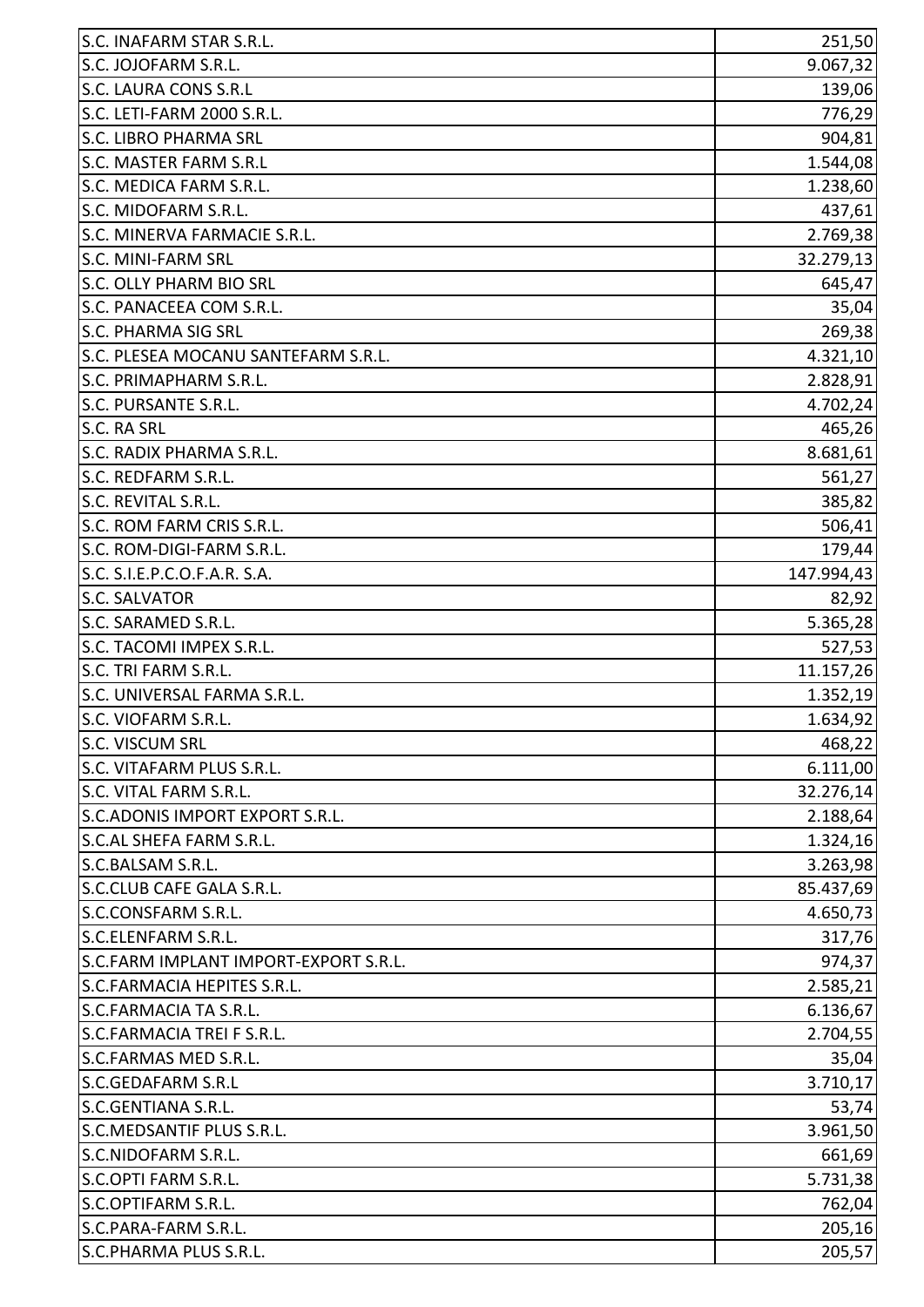| S.C.RETRO BUTIQUE SAMANTHA S.R.L.<br>S.C.SOMESAN S.R.L. | 1.682,57   |
|---------------------------------------------------------|------------|
|                                                         | 69,52      |
|                                                         |            |
| S.C.STEFY FARM S.R.L.                                   | 887,82     |
| S.C.Z FARM S.R.L.                                       | 816,86     |
| SALOFARM S.R.L.                                         | 14,85      |
| SAMI IMPEX 94 S.R.L.                                    | 25.782,17  |
| <b>SANIMEX SRL</b>                                      | 572,48     |
| <b>SANMIN MEDICAL SRL</b>                               | 23,36      |
| <b>SC 2NA FARM SRL</b>                                  | 5.188,33   |
| <b>SC A&amp;A LONGAVIT SRL IASI</b>                     | 105,51     |
| <b>SC ADONIS SRL CONSTANTA</b>                          | 1.734,58   |
| SC AIS PHARMA S.R.L.                                    | 6.466,04   |
| <b>SC ALCRIS FARM SRL</b>                               | 2.816,33   |
| <b>SC ALERTA SRL</b>                                    | 35,04      |
| <b>SC ALOPATIA SRL</b>                                  | 3.826,27   |
| <b>SC ANCA FARM SRL</b>                                 | 1.261,57   |
| SC ARCATIM SA TIMISOARA                                 | 2.297,60   |
| <b>ISC ART FARM SRL</b>                                 | 962,50     |
| <b>SC ASCLEPYOS SRL</b>                                 | 186,10     |
| <b>SC BABY FARM SRL</b>                                 | 974,81     |
| <b>SC BRIFARM S.A</b>                                   | 12.204,69  |
| <b>SC CASA DAMAJ SRL</b>                                | 30.853,57  |
| <b>SC CATENA AVAFARM SRL</b>                            | 5.958,68   |
| <b>SC COSMOPOLITAN IMPEX SRL</b>                        | 12.726,90  |
| <b>SC ECOFARMACIA NETWORK SRL</b>                       | 247.950,05 |
| <b>SC ELIXIR SRL</b>                                    | 29.051,06  |
| <b>SC ELMAFARM SRL</b>                                  | 1.371,40   |
| <b>SC ESTER FARM SRL</b>                                | 1.336,22   |
| <b>SC EUROSANTIS SRL CONSTANTA</b>                      | 598,20     |
| <b>SC EVA MEDICAL FARM SRL</b>                          | 37,76      |
| <b>SC FARMACIA ADONIS PLUS SRL</b>                      | 34.441,61  |
| <b>SC FARMACIA ANA-MARIA SRL</b>                        | 22.711,05  |
| <b>SC FARMACIA AVICENNA SRL</b>                         | 468,07     |
| <b>SC FARMACIA BALSAM SRL ARAD</b>                      | 313,60     |
| <b>SC FARMACIA ETELKA SRL</b>                           | 364,35     |
| <b>SC FARMACIA FARMEX DL SRL</b>                        | 4.439,70   |
| <b>SC FARMACIA FLORA SRL</b>                            | 4.450,20   |
| <b>SC FARMACIA LELIA SRL</b>                            | 743,66     |
| <b>SC FARMACIA MATERNA SRL</b>                          | 249,50     |
| <b>SC FARMACIA TEILOR SRL</b>                           | 1.349,71   |
| <b>SC FARMACIA TRIF IMPEX SRL</b>                       | 1.662,85   |
| <b>SC FARMACIA VITAL IMPEX SRL</b>                      | 2.547,27   |
| <b>SC FARMACOM S.A.</b>                                 | 3.371,39   |
| <b>SC FARMARION PLUS SRL</b>                            | 2.191,39   |
| <b>SC FASTPHARM SRL</b>                                 | 2.470,47   |
| <b>SC FEDRA SRL TULCEA</b>                              | 2.480,54   |
| <b>SC FLORA PLUS SRL</b>                                | 682,55     |
| <b>SC GENERAL TRANSCOM SRL</b>                          | 1.486,19   |
| <b>SC GET-FARM SRL CARACAL</b>                          | 1.035,32   |
| <b>SC GIFARM SRL</b>                                    | 35,83      |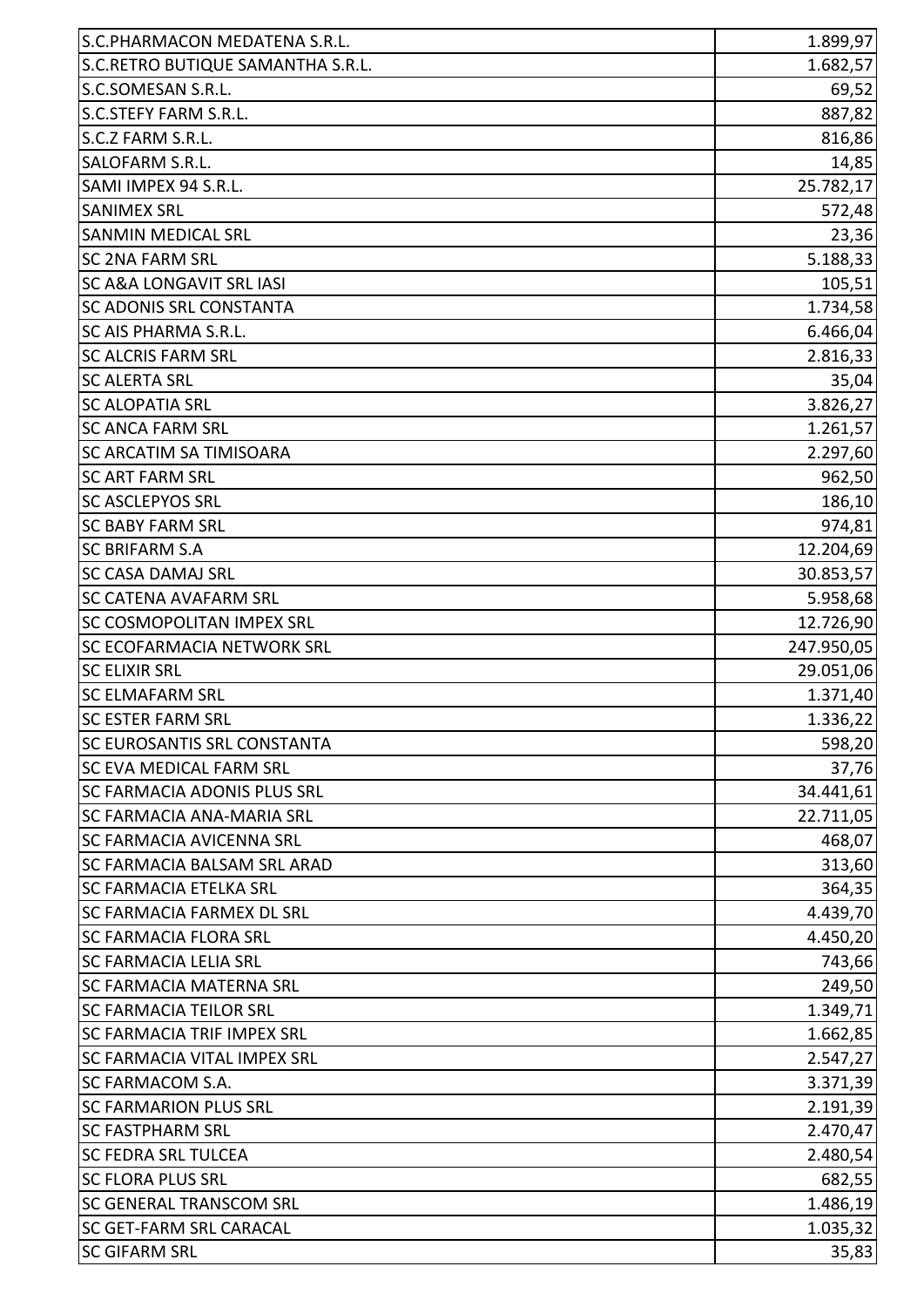| <b>SC HEDERA HELIX FARM SRL</b>         | 118,80     |
|-----------------------------------------|------------|
| SC HELIOFARM SA CONSTANTA               | 713,68     |
| SC HELP NET FARMA SA                    | 316.911,35 |
| SC INDIGO 2000 SRL                      | 1.305,51   |
| <b>SC IVONA FARM SRL</b>                | 1.267,20   |
| <b>SC LARIFARM SRL</b>                  | 1.340,16   |
| <b>SC LONGAVIT SRL</b>                  | 3.280,82   |
| <b>SC MEDICAL FARM SRL</b>              | 1.096,88   |
| <b>SC MEDIFLORA SRL</b>                 | 3.121,40   |
| <b>SC MYOSOTIS SRL</b>                  | 18.368,49  |
| SC NIROS PHARMA PLUS SRL                | 17,52      |
| <b>SC OMNIA-PLUS SRL</b>                | 97,03      |
| <b>SC PHARMEDICUM SRL</b>               | 113,43     |
| <b>SC POPINA PRODIMPEX SRL</b>          | 391,08     |
| SC REMEDIUM FARM SRL CLUJ               | 66.939,83  |
| SC RODAFARM IMPEX SRL                   | 1.411,15   |
| SC SALVOFARM ZALAU                      | 693,23     |
| <b>SC SANOFARM SRL</b>                  | 606,78     |
| <b>SC SENSIBLU S.R.L.</b>               | 183.736,15 |
| <b>SC SIDEREA FARM SRL</b>              | 7.704,65   |
| <b>SC SINAPIS SRL ARAD</b>              | 10.054,68  |
| <b>SC SPERANTA SRL</b>                  | 179,41     |
| <b>SC TEAHA FARM SRL</b>                | 1.066,71   |
| <b>SC TEOSAN SRL</b>                    | 75,28      |
| <b>SC TINOS FARM SRL</b>                | 12.503,50  |
| SCARLAT GENERAL CONSULTING S.R.L.       | 3.955,19   |
| SMC ORGANIC FARM S.R.L. / FARMACIA DONA | 29.141,72  |
| <b>SOFIAFARM SRL</b>                    | 2.666,78   |
| SPRING FARM S.R.L                       | 11.048,68  |
| <b>STAR FARM</b>                        | 719,57     |
| <b>STRASOF TRADING SRL</b>              | 110,79     |
| <b>TOMIS FARM SRL</b>                   | 2.379,77   |
| <b>URGENT FARM</b>                      | 121.054,67 |
| VALEX IMPEX 92 S.R.L.                   | 852,19     |
| <b>VALYFARM SRL</b>                     | 11.994,56  |
| <b>VEKALMAR PHARMACIE'S S.R.L.</b>      | 1.027,93   |
| <b>WESTRA INTERNATIONAL SRL</b>         | 784,08     |

# **2.) Program national de oncologie**

| <b>Denumire furnizor</b>                                       | <b>Valoare</b> |
|----------------------------------------------------------------|----------------|
| <b>ALZA COMIMPEX S.R.L.</b>                                    | 663,88         |
| BELLA-XANDRA FARM                                              | 65,22          |
| <b>CATENA HYGEIA SRL</b>                                       | 3.327,82       |
| CENTRUL MEDICAL DE DIAGNOSTIC SI TRATAMENT AMBULATORIU SI MED. | 901.642,09     |
| <b>CERULEX SRL</b>                                             | 757,38         |
| <b>COMETA TRADE</b>                                            | 292,52         |
| <b>DUCFARM</b>                                                 | 11.234,47      |
| EMAFARM UNIQUE S.R.L.                                          | 2.162,49       |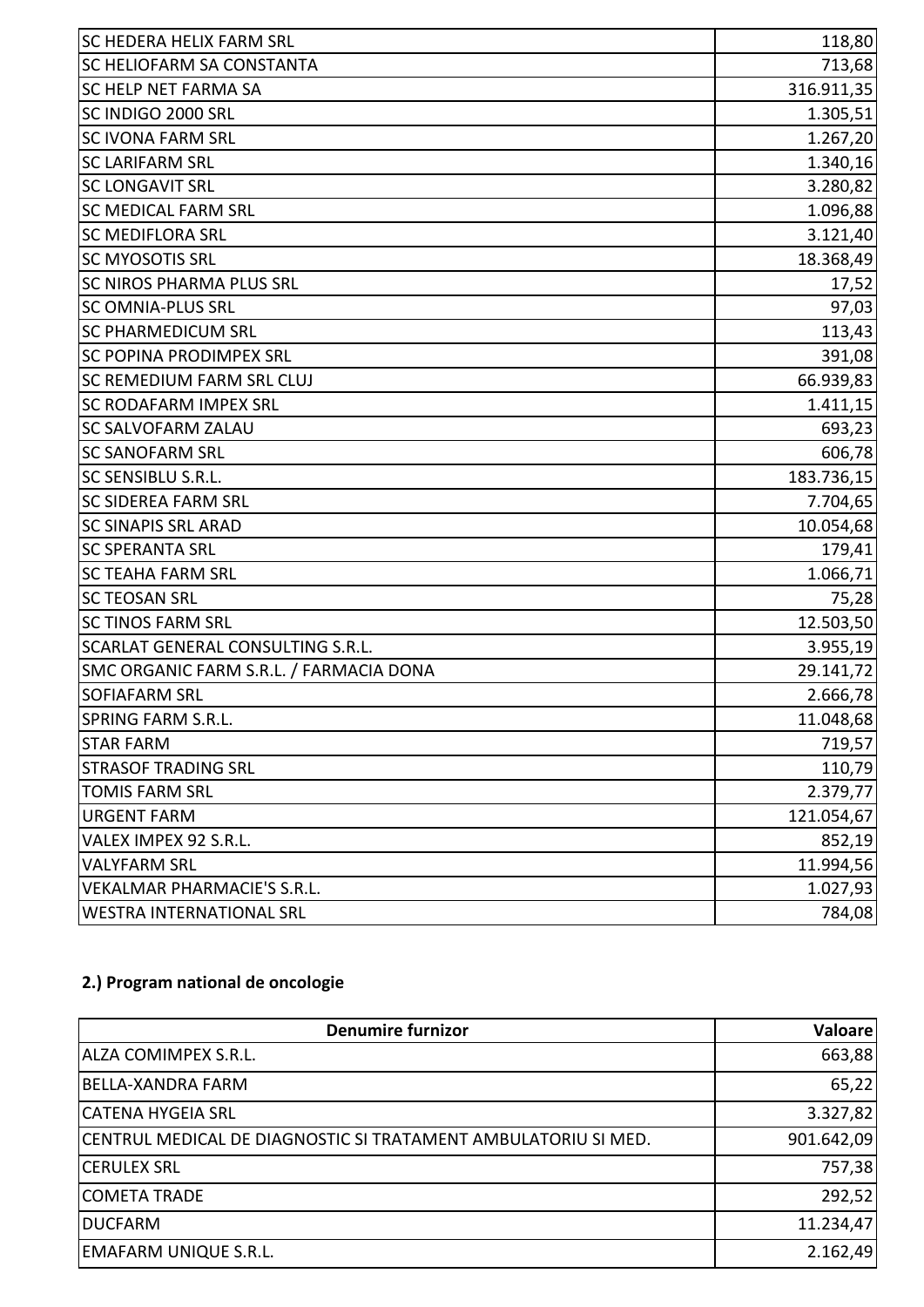| <b>FARMACEUTICA REMEDIA SA</b>        | 2.586,77   |
|---------------------------------------|------------|
| <b>FARMACIA ANETA S.R.L.</b>          | 316,66     |
| FARMACIA BUCURESTI TEHNOPLUS FARM SRL | 355.404,65 |
| <b>FARMACIA ELIXIRFARM IMPEX SRL</b>  | 603,74     |
| <b>FARMACIA HELP FARM SRL</b>         | 2.636,61   |
| <b>FARMACIA IANCULUI 57 SRL</b>       | 944,81     |
| FARMACIA SF. ELENA SI SF. GHEORGHE    | 250,77     |
| <b>FARMAVITA</b>                      | 2.168,30   |
| <b>GEMA FARM SRL</b>                  | 163,39     |
| <b>GENERAL SMART FARM</b>             | 327.901,66 |
| <b>GREEN-PHARM S.R.L.</b>             | 2.184,95   |
| <b>IDEA MED SRL</b>                   | 134,88     |
| <b>IEZER FARM SRL</b>                 | 93.301,55  |
| <b>IRIS PHARM SRL</b>                 | 292,52     |
| <b>LAVIRA TRANSPORT SRL</b>           | 55.983,08  |
| MARICONA COMIMPEX S.R.L.              | 219,39     |
| MEDIMFARM TOPFARM SA                  | 219,39     |
| MED-SERV UNITED SRL                   | 7.721,20   |
| <b>NORDFARM 8</b>                     | 1.089,24   |
| PHARMACIA A.D.M. 2000 S.R.L.          | 136,83     |
| PHARMACY SRL CONSTANTA                | 11.256,65  |
| PHARMA-PLANT IMPEX SRL                | 603,74     |
| PROCLINIC S.R.L.                      | 73,12      |
| PROFESSIONAL FARMA LINE S.R.L.        | 232,36     |
| <b>ROPHARMA</b>                       | 44,96      |
| <b>RUSAV FARMACIE S.R.L.</b>          | 8.425,72   |
| S.C. ALICAT GRUP S.R.L.               | 301,70     |
| S.C. AQUA PHARM CONSULTING S.R.L.     | 21.140,29  |
| S.C. CALIN FARM S.R.L.                | 699,73     |
| S.C. CRISEN FARM S.R.L.               | 39.086,63  |
| S.C. DEMETRA PHARM S.R.L.             | 545,36     |
| S.C. DEXTER INVEST S.R.L.             | 214,29     |
| S.C. ELISAN FARM S.R.L.               | 75,01      |
| S.C. FARMA RODITRIX S.R.L.            | 145,02     |
| S.C. FARMACEUTICA ARGESFARM S.A.      | 24.982,05  |
| S.C. FARMACIA ACSADEMIA S.R.L.        | 290.499,10 |
| <b>S.C. FARMACIA CARITAS S.R.L</b>    | 834,10     |
| S.C. FARMACIA PISCULUI S.R.L          | 15.713,22  |
| S.C. FARMACIA SFINTA ECATERINA S.R.L. | 4.910,25   |
| S.C. FARMACIA TEI S.R.L.              | 47.702,91  |
| S.C. FARMACIA VIVIANA S.R.L.          | 54.374,06  |
| <b>S.C. FARMALEX S.R.L</b>            | 3.239,64   |
| S.C. GEDEON RICHTER FARMACIA S.A      | 82.559,70  |
| S.C. HYPERICI S.R.L.                  | 219,39     |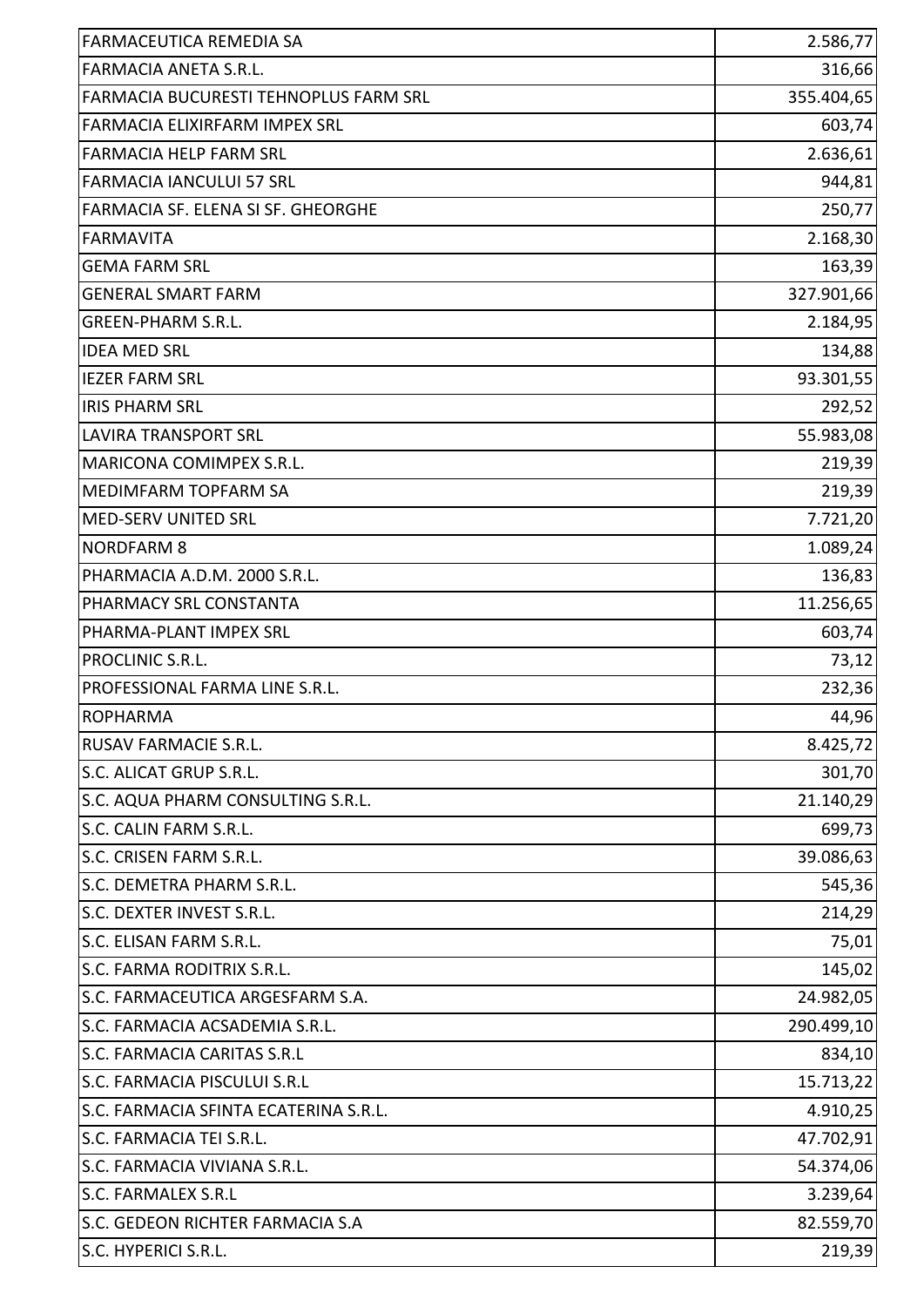| S.C. IATROFARM S.R.L.                   | 314,09     |
|-----------------------------------------|------------|
| S.C. JOJOFARM S.R.L.                    | 626,32     |
| S.C. MASTER FARM S.R.L                  | 2.330,44   |
| S.C. MINI-FARM SRL                      | 31.106,81  |
| S.C. PRO - BIOS S.R.L.                  | 5.785,59   |
| S.C. RADIX PHARMA S.R.L.                | 90,77      |
| S.C. REDFARM S.R.L.                     | 688,54     |
| S.C. S.I.E.P.C.O.F.A.R. S.A.            | 135.850,55 |
| S.C. SARAMED S.R.L.                     | 603,74     |
| S.C. TRI FARM S.R.L.                    | 8.008,52   |
| S.C. VITAFARM PLUS S.R.L.               | 193,63     |
| S.C. VITAL FARM S.R.L.                  | 8.980,19   |
| S.C.CLUB CAFE GALA S.R.L.               | 297.921,06 |
| S.C.FARM IMPLANT IMPORT-EXPORT S.R.L.   | 134,88     |
| S.C.OPTIFARM S.R.L.                     | 89,92      |
| SAMI IMPEX 94 S.R.L.                    | 28.005,60  |
| SC ADONIS SRL CONSTANTA                 | 398,32     |
| SC AIS PHARMA S.R.L.                    | 27.074,34  |
| <b>SC ELIXIR SRL</b>                    | 7.037,98   |
| SC EUROSANTIS SRL CONSTANTA             | 37,50      |
| SC EVA MEDICAL FARM SRL                 | 11.453,69  |
| SC FARMACIA ANA-MARIA SRL               | 29.667,12  |
| <b>SC FARMACIA ETELKA SRL</b>           | 230,94     |
| <b>SC FARMACIA FARMEX DL SRL</b>        | 2.442,76   |
| <b>SC FARMACIA FLORA SRL</b>            | 193,63     |
| <b>SC FARMACIA TEILOR SRL</b>           | 27.132,38  |
| <b>SC GET-FARM SRL CARACAL</b>          | 193,63     |
| <b>SC HELP NET FARMA SA</b>             | 295.951,30 |
| <b>SC MYOSOTIS SRL</b>                  | 241,09     |
| SC REMEDIUM FARM SRL CLUJ               | 128.318,79 |
| SC SENSIBLU S.R.L.                      | 165.352,05 |
| <b>SC TINOS FARM SRL</b>                | 28.057,19  |
| SCARLAT GENERAL CONSULTING S.R.L.       | 2.474,26   |
| SIGMAFARM S.R.L.                        | 2.571,38   |
| SMC ORGANIC FARM S.R.L. / FARMACIA DONA | 39.561,46  |
| <b>URGENT FARM</b>                      | 51.135,22  |
| VALEX IMPEX 92 S.R.L.                   | 230,94     |
| <b>VALYFARM SRL</b>                     | 16.564,43  |

## **3.) Program national de oncologie cost-volum**

| Denumire furnizor                            | <b>Valoare</b> |
|----------------------------------------------|----------------|
| <b>FARMACIA BUCURESTI TEHNOPLUS FARM SRL</b> | 335.514,56     |
| <b>IEZER FARM SRL</b>                        | 8.245,85       |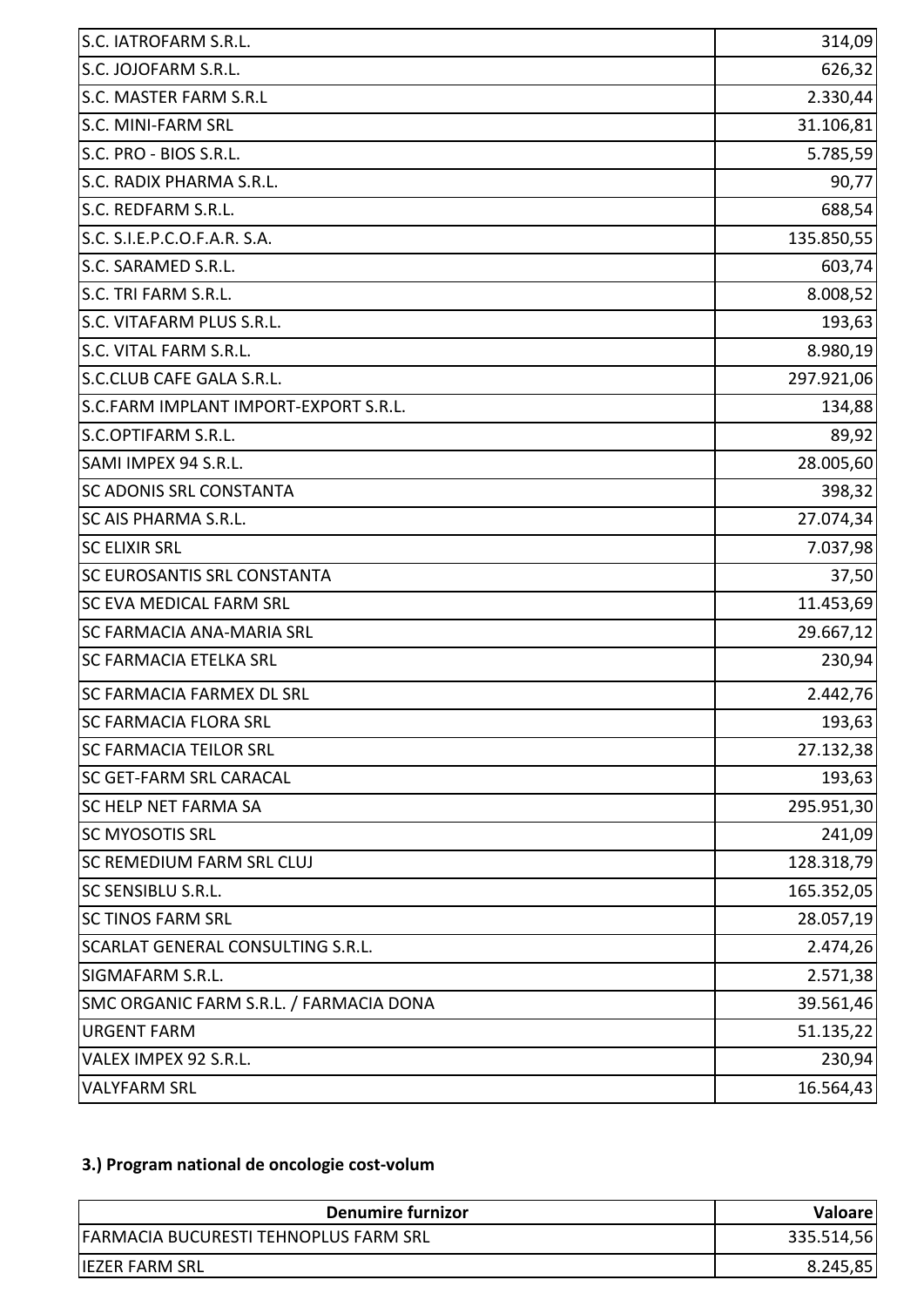| S.C. FARMACIA ACSADEMIA S.R.L.        | 324.213,09 |
|---------------------------------------|------------|
| S.C. FARMACIA SFINTA ECATERINA S.R.L. | 13.426,33  |
| S.C. GEDEON RICHTER FARMACIA S.A      | 60.500,19  |
| S.C. S.I.E.P.C.O.F.A.R. S.A.          | 75.692,40  |
| S.C.CLUB CAFE GALA S.R.L.             | 88.561,07  |
| <b>SC HELP NET FARMA SA</b>           | 314.640,39 |
| <b>SC REMEDIUM FARM SRL CLUJ</b>      | 255.382,09 |
| <b>SC SENSIBLU S.R.L.</b>             | 28.279,57  |
| <b>URGENT FARM</b>                    | 45.985,88  |

### **4.) Program national de transplant de organe, tesuturi si celule de origine umana**

| <b>Denumire furnizor</b>                | <b>Valoare</b> |
|-----------------------------------------|----------------|
| <b>ABIES ALBA FARM SRL</b>              | 1.279,35       |
| ALZA COMIMPEX S.R.L.                    | 5.311,88       |
| <b>BIOMEDICA SRL</b>                    | 2.734,50       |
| <b>DUCFARM</b>                          | 922,56         |
| <b>FARMACIA DOROBANTI</b>               | 585,83         |
| <b>FARMACIA HELP FARM SRL</b>           | 3.439,83       |
| FARMACIA PLURIMEX PARHON S.R.L. / MERCK | 2.375,59       |
| <b>LAVIRA TRANSPORT SRL</b>             | 13.808,99      |
| MARICONA COMIMPEX S.R.L.                | 754,21         |
| S.C. ALMA MATER FARMACIE S.R.L.         | 1.014,87       |
| S.C. DEXTER INVEST S.R.L.               | 858,69         |
| S.C. FARMACEUTICA ARGESFARM S.A.        | 1.388,19       |
| S.C. FARMACIA ACSADEMIA S.R.L.          | 6.030,98       |
| S.C. FARMACIA ALCOR S.R.L.              | 545,42         |
| S.C. FARMACIA TEI S.R.L.                | 7.561,20       |
| <b>S.C. FARMALEX S.R.L</b>              | 844,17         |
| S.C. JOJOFARM S.R.L.                    | 2.164,28       |
| S.C. MINI-FARM SRL                      | 2.979,38       |
| S.C. S.I.E.P.C.O.F.A.R. S.A.            | 153,22         |
| S.C. SARAMED S.R.L.                     | 3.527,09       |
| S.C. VITAL FARM S.R.L.                  | 1.055,93       |
| S.C.CLUB CAFE GALA S.R.L.               | 1.733,76       |
| S.C.FARM IMPLANT IMPORT-EXPORT S.R.L.   | 2.030,20       |
| S.C.FARMACIA TA S.R.L.                  | 2.439,73       |
| <b>S.C.FARMACIA TUNDE S.R.L.</b>        | 1.136,74       |
| <b>S.C.STEFY FARM S.R.L.</b>            | 2.340,97       |
| <b>SC FASTPHARM SRL</b>                 | 973,52         |
| <b>SC HELP NET FARMA SA</b>             | 23.736,27      |
| <b>SC LONGAVIT SRL</b>                  | 585,21         |
| <b>SC REMEDIUM FARM SRL CLUJ</b>        | 1.420,92       |
| <b>SC SENSIBLU S.R.L.</b>               | 12.369,23      |
| <b>SC SIDEREA FARM SRL</b>              | 9.675,69       |
| <b>URGENT FARM</b>                      | 3.545,66       |
| <b>VALYFARM SRL</b>                     | 899,86         |
|                                         |                |

#### **5.) Program national de tratament pentru boli rare**

| Daminatur i<br>mire furnizor.<br>σenur |  |
|----------------------------------------|--|
|                                        |  |